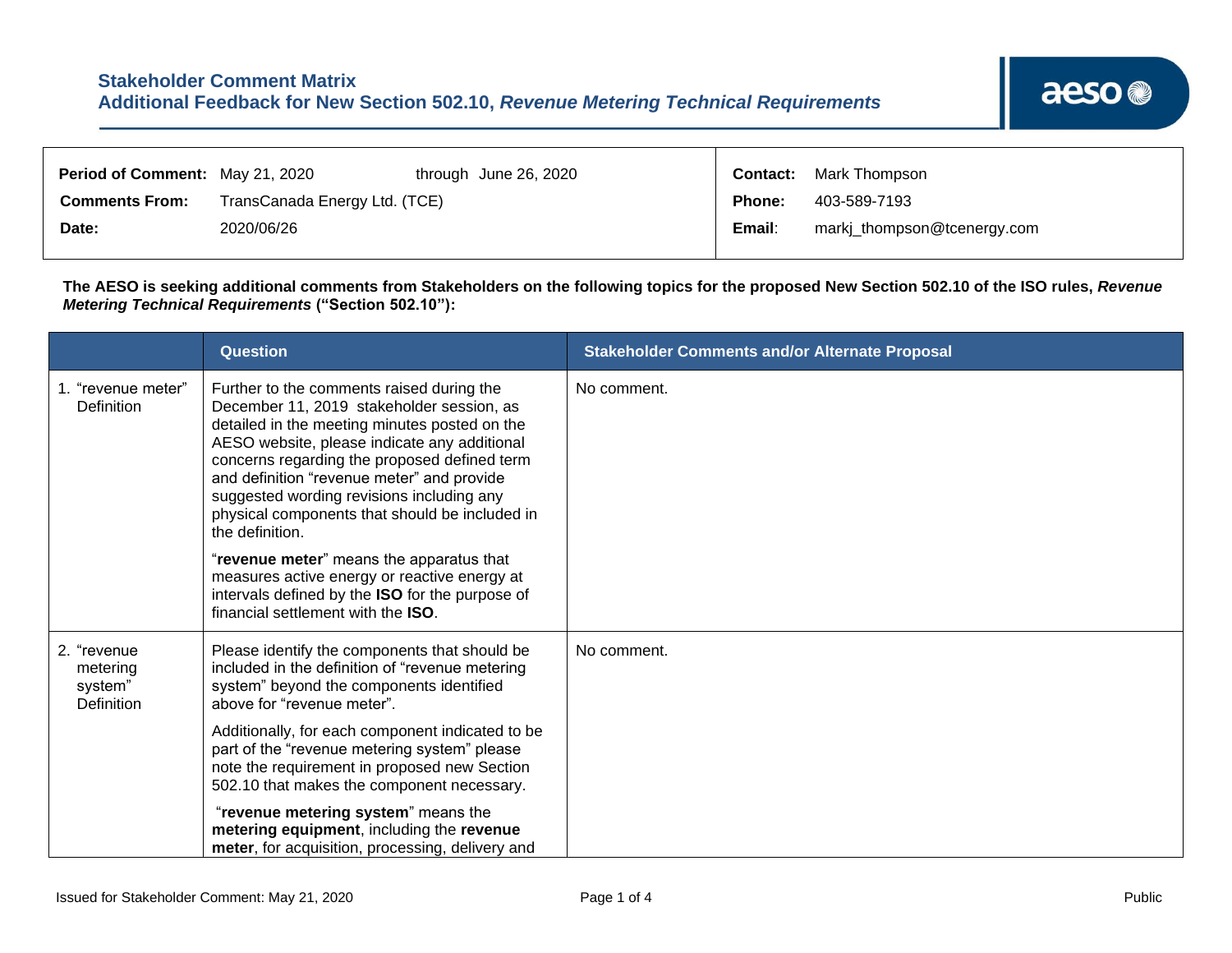

|                                          | storage of the interval data that is used for<br>financial settlement with the ISO.                                                                                                      |                                                                                                                                                                                                                                                                                    |  |  |
|------------------------------------------|------------------------------------------------------------------------------------------------------------------------------------------------------------------------------------------|------------------------------------------------------------------------------------------------------------------------------------------------------------------------------------------------------------------------------------------------------------------------------------|--|--|
| 3. Rental Meters                         | a) Please describe the circumstances under<br>which your business would choose to install<br>rental meters.                                                                              | At this point in time, TCE is not aware of a circumstance under which it would install a<br>rental meter.                                                                                                                                                                          |  |  |
|                                          | b) Additionally, would any exceptions to the<br>minimum technical requirements need to be<br>considered in the proposed Section 502.10?<br>If so, please detail and explain the impacts. | No comment.                                                                                                                                                                                                                                                                        |  |  |
| 4. Back-up Meters                        | a) Please describe the circumstances under<br>which your business would choose to install a<br>back-up meter.                                                                            | At this point in time, TCE is not aware of a circumstance under which it would install a<br>back-up meter. TCE submits that its current system without back-up meters has been<br>operating efficiently and that there is no need for the additional expense of back-up<br>meters. |  |  |
|                                          | b) Does your organization support the addition<br>of requirements pertaining to backup meter<br>installation in the proposed draft Section<br>502.10? If so, detail the criteria needed. | No, please see the response to 4(a) above.                                                                                                                                                                                                                                         |  |  |
|                                          | c) Additionally, please provide the estimated<br>installation and operating costs for a back-up<br>meter as well as annual maintenance costs, if<br>any.                                 | No comment.                                                                                                                                                                                                                                                                        |  |  |
| 5. Shared Current<br><b>Transformers</b> | a) Please indicate whether your organization<br>has installed meters that share CTs. If so,<br>how many and under what conditions?                                                       | No.                                                                                                                                                                                                                                                                                |  |  |
|                                          | b) Have you experienced any issues with the<br>meters that share CTs, such as increased<br>meter measurement error?                                                                      | $N/A$ .                                                                                                                                                                                                                                                                            |  |  |
|                                          | c) Does your organization think the proposed<br>Section 502.10 should incorporate<br>requirements regarding the sharing of CTs?                                                          | $N/A$ .                                                                                                                                                                                                                                                                            |  |  |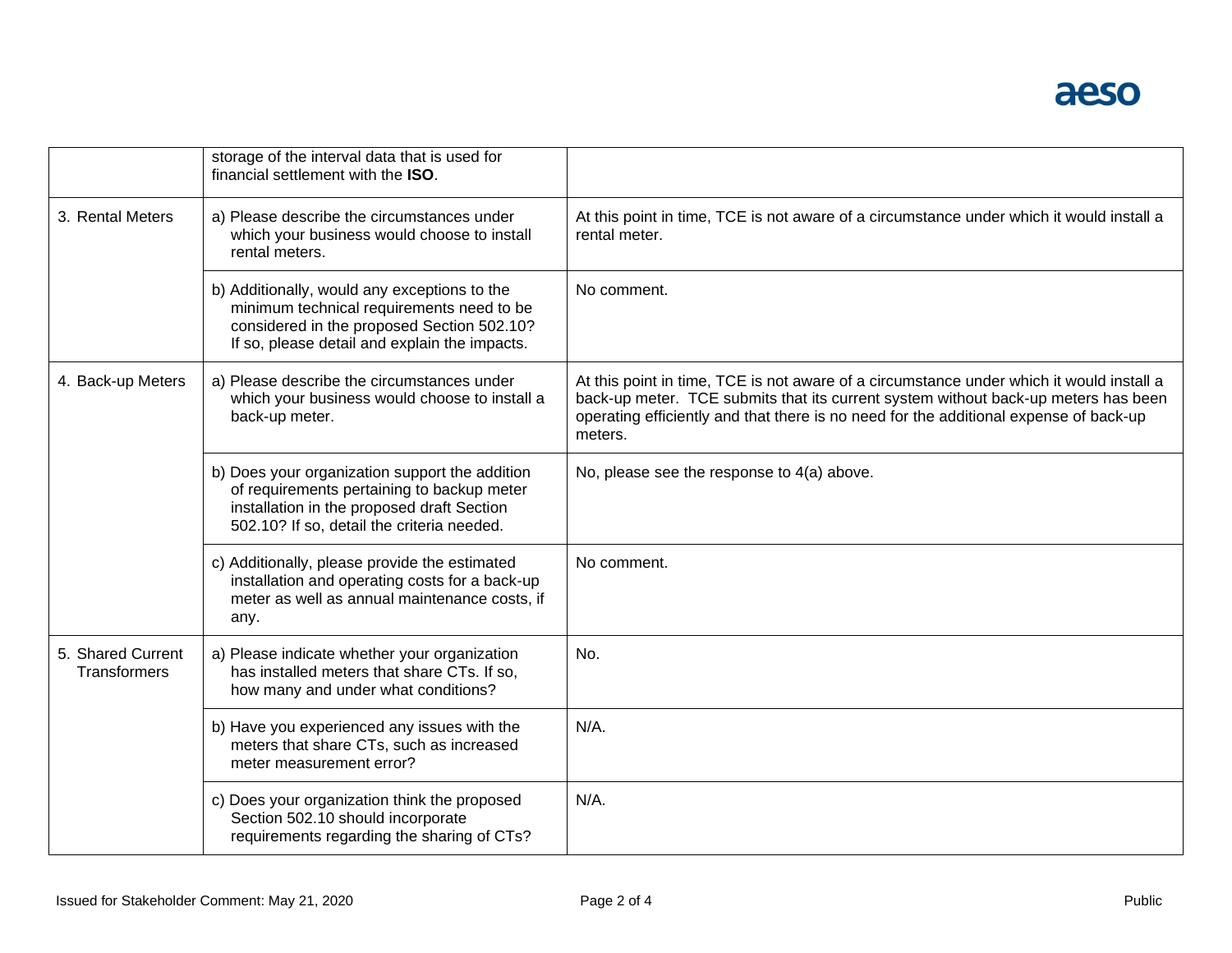## aeso

| 6. MW Class<br>Determination | How is MW class currently being calculated<br>a)<br>for in-situ testing. | The MW class is currently being calculated by the metering service provider.                                                                                                                                                                                                                                                                                                                                                                                                                                                                                                                                                                                                                                                                                                                                                                                                                                                                                                                                                                                                                                                                                                          |                                                                                                                                                                                                                                                                                                                                                                                                                                                                                                                                                                                                                                                                                                                                                                                                                                                                                                                                                                                                      |  |  |
|------------------------------|--------------------------------------------------------------------------|---------------------------------------------------------------------------------------------------------------------------------------------------------------------------------------------------------------------------------------------------------------------------------------------------------------------------------------------------------------------------------------------------------------------------------------------------------------------------------------------------------------------------------------------------------------------------------------------------------------------------------------------------------------------------------------------------------------------------------------------------------------------------------------------------------------------------------------------------------------------------------------------------------------------------------------------------------------------------------------------------------------------------------------------------------------------------------------------------------------------------------------------------------------------------------------|------------------------------------------------------------------------------------------------------------------------------------------------------------------------------------------------------------------------------------------------------------------------------------------------------------------------------------------------------------------------------------------------------------------------------------------------------------------------------------------------------------------------------------------------------------------------------------------------------------------------------------------------------------------------------------------------------------------------------------------------------------------------------------------------------------------------------------------------------------------------------------------------------------------------------------------------------------------------------------------------------|--|--|
|                              | b)<br>ii.<br>iii.<br>iv.<br>ν.<br>vi.                                    | Please provide your organizations view on<br>the following:<br>Should Section 502.10 set out a<br>standard timeframe to be used for the<br>data set used in the calculation of MW<br>class. For instance, should the AESO<br>adopt a November to November<br>timeframe. Or does the month to month<br>period selected not impact the data set;<br>If a standard timeframe is included in<br>proposed Section 502.10 that does not<br>align with your organizations current<br>practices and systems please provide<br>an estimate of the cost implications;<br>Should 0 MW intervals be factored into<br>the methodology when determining MW<br>class;<br>Should there be notification<br>requirements for when a measurement<br>point for a unit crosses the MW class<br>threshold. Additionally, when should the<br>first in-situ test be performed once the<br>MW class changes;<br>Does your organization support the 2<br>and 4 year testing frequency<br>requirements based on MW class; and<br>Should a metering point with a higher<br>impact on the grid when it is operational<br>be tested more frequently or should it<br>be based on the average throughout the<br>year? | No, TCE submits that the month-to-month period selected does not impact the<br>i.<br>data set. A yearly average is sufficient and there is no need to adopt a<br>standard timeframe.<br>ii.<br>No comment.<br>iii.<br>Since a revenue meter is operational in all hours regardless of the MWs<br>flowing through an individual metering system, 0 MW intervals should be<br>factored into the methodology for determining the MW class. Please also refer<br>to the response to section v. below.<br>There is no need for a notification requirement.<br>iv.<br>Since a revenue meter is operational in all hours regardless of the MWs<br>v.<br>flowing through an individual metering system, TCE submits that the<br>Measurement Canada testing interval of 6 years may be appropriate for all<br>revenue meters. That said, the AESO's proposed change to a 2-year and 4-<br>year testing frequency based on MW class is reasonable.<br>Please refer to the response to section v. above.<br>vi. |  |  |